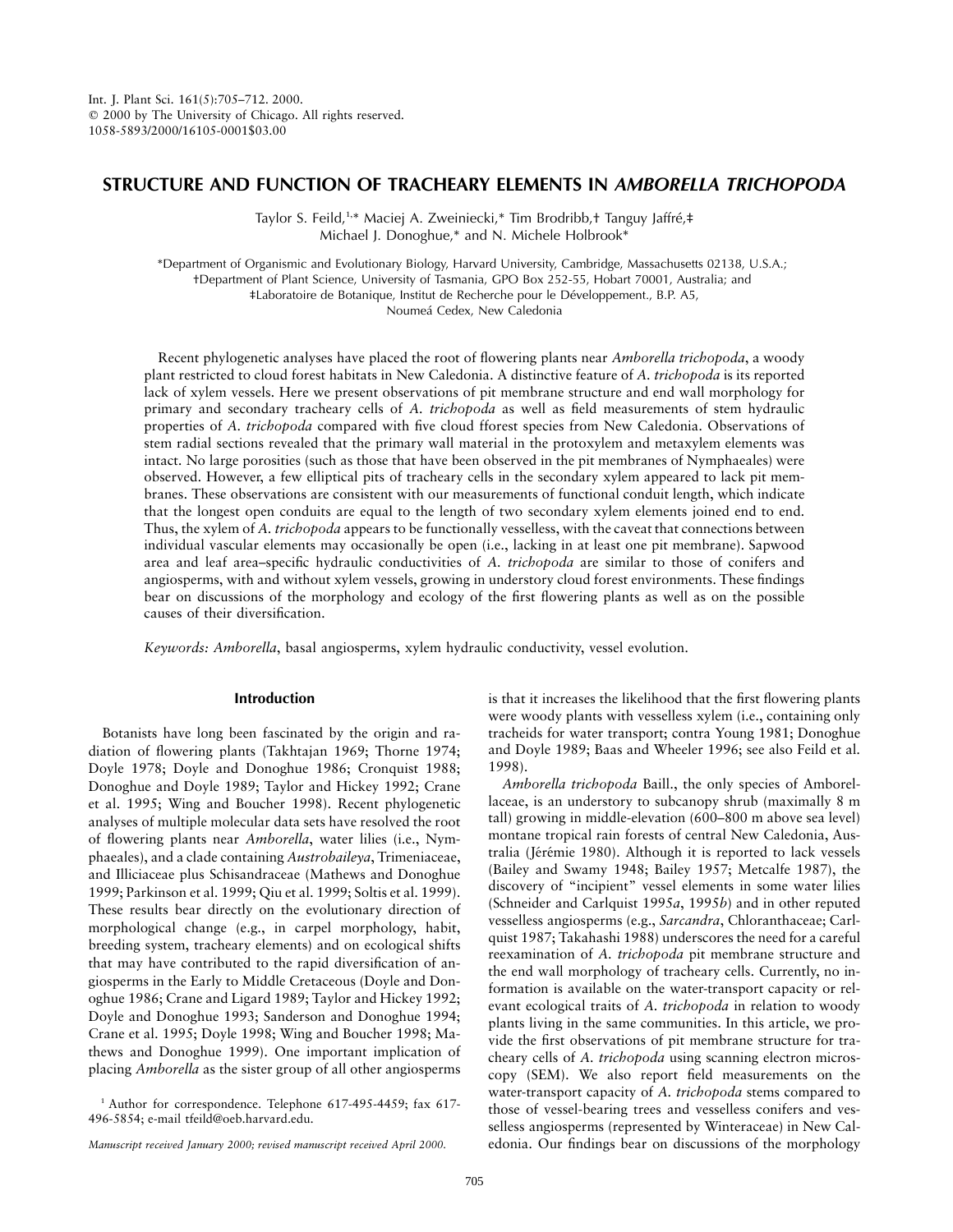and ecology of the first flowering plants and on the possible causes of their diversification.

## **Material and Methods**

### *Study Areas and Species Examined*

For anatomical and physiological studies, we sampled seven shrubs (each 1–2 m tall) of *Amborella trichopoda* from a large population (ca. 500 plants) growing from 600 to 800 m on Plateau de Dogny (22°35'S; 165°55'E) near Sarameá, New Caledonia, on July 27, 1999. Leaves on the measured branches were free of epiphylls, thereby ensuring that these leaves would be operating at maximum hydraulic capacity. The climate at this site is tropical, characterized by a wet season that extends from December to March, a short dry season that extends from April to May, a wet season that extends from June to August, and another dry season that extends from September to November (Jaffré 1980). Annual rainfall and temperature variation on Plateau de Dogny have not been measured; however, rainfall totals in Sarameá may approach 2500 mm a year (METEO-France 1994). The forest is often enshrouded in mist, and cloud moisture contributes a significant but unknown amount to overall moisture input (T. S. Feild, personal observation). Temperatures in New Caledonia are mild year-round; the mean monthly temperature in Noumeá (140 km away) is highest in February (26.2°C) and lowest in August (19.9°C; Jaffré 1980).

To put the hydraulic properties of *A. trichopoda* in context, we also measured the stem hydraulic properties of two conifers (*Agathis lanceolata* Warburg. [Araucariaceae] and *Retrophyllum comptonii* C. N. Page [Podocarpaceae]), two members of the vesselless angiosperm family Winteraceae (*Belliolum crassifolium* [Baillon] van Tieghem and *Zygogynum bailonii* van Tieghem), and one vessel-forming angiosperm (*Nothofagus condonandra* [Baill.] van Steenis [Nothofagaceae]) growing in an understory environment of a similar tropical montane rain forest on Mt. Dzumac (22°3'S; 166°26'E; 980 m), Province Sud, New Caledonia; measurements took place from late July to early August 1999. Mt. Dzumac was chosen because it was possible to establish a laboratory for measuring stem hydraulics, thus avoiding the transport of stems to Noumeá for measurement purposes. Climate data are limited for this site, with annual rainfall totaling 1816 mm in 1996 and 2742 mm in 1997; ca. one-half of this rainfall occurred from December through March (Enright and Goldblum 1998).

# *Xylem Anatomical Observations and Functional Conduit Length*

Observations on *A. trichopoda* tracheary element dimensions (diameter and length) were made on stems preserved in 50% ethyl alcohol. Observations were made within 3 mo of preservation. Before sectioning, stem portions were rehydrated (in a stepwise manner) from 50% to 30% ethyl alcohol for 1 h and then to distilled water for 1 h. Tracheary element lengths were measured on macerated samples of stem xylem using standard procedures (O'Brien and McCully 1981). Average tracheary cell diameter and length were determined from 100 measurements on macerated cells from three stems of similar diameter (17–20 mm) from three plants. For observations of pit membrane ultrastructure, transverse, tangential, and radial sections were cut from *A. trichopoda* stems. These sections were then mounted on aluminum stubs, air-dried, sputtercoated with platinum, and examined with a digital scanning electron microscope (LEO 495) at 5 kV. The length of the longest functional conduits was determined by forcing air at low pressure (ca. 0.01 MPa) through stem segments (Zimmermann and Jeje 1981). Fresh stems were fitted to a hand pump and slowly pressurized to 0.01 MPa. The stem segments were repeatedly shortened by 5 mm (using a razor blade) until the first bubbles appeared through the downstream end. This method is based on the assumptions that extracellular passageways permeable to air are not present within the stem and that gas cannot pass through wet pit membranes except at relatively high (typically greater than 1.5 MPa) pressures. In contrast, a conduit (tracheid or vessel) cut open at both ends can conduct gas at low (less than 0.01 MPa) pressure (Zimmermann and Jeje 1981).

#### *Stem Hydraulic Measurements*

We used a low-pressure steady state flowmeter (SSFM) method to measure stem hydraulic conductivity (K<sub>H</sub>; Tyree et al. 1993; Zwieniecki et al. 2000; Feild and Holbrook, in press). This method, which uses the drop in pressure across a tube of known conductance to measure the flow rate into the stem segment, was chosen over the traditional methods for measuring stem  $K_H$  (in which an analytical balance is used) because of the remoteness of the field sites. Briefly, an elevated reservoir (30–60 cm) was used to drive water through a 1.25-m-long piece of capillary tubing (PEEK, Upchurch Scientific, Seattle) and the stem segment, arranged in a series. The reservoir water was filtered through a  $0.01$ - $\mu$ m filter before reaching the stem. Two pressure transducers (PX236, Omega Engineering, Stamford, Conn.) were used to measure the pressure at each end of the capillary tube, allowing us to determine both the pressure drop across the capillary tube and the delivery pressure to the stem segment. The capillary tube could be easily interchanged with PEEK capillary tubes of different inner diameters (and lengths) so that the conductance of the tube was approximately equal to that of the stem. The conductance of each tube was determined in the laboratory by comparing the pressure drop across the tube at a known temperature to the outflow rate measured by an analytic balance  $(\pm 0.01 \text{ mg})$ . Five delivery pressures (0.001, 0.0025, 0.0045, 0.007, and 0.010 MPa) were used, and a linear calibration equation was determined for each capillary tube. Capillary tubes were calibrated before travel to New Caledonia and then immediately upon return to check for drift. After correcting for temperature, a 2% change was observed in the calibration value over a 2 mo period. Stems were measured under delivery pressures ranging from 0.003 to 0.006 MPa. In this range, mass flux is linearly related to applied pressure for stems (Sperry et al. 1988; Chiu and Ewers 1993). Data were recorded when steady state pressure readings were achieved, generally ca. 10 min after connecting the stem segment to the flowmeter. During all measurements, stem temperature was measured with a copperconstantan thermocouple (30 American wire gauge, Omega Engineering) so that the effect of temperature on viscosity of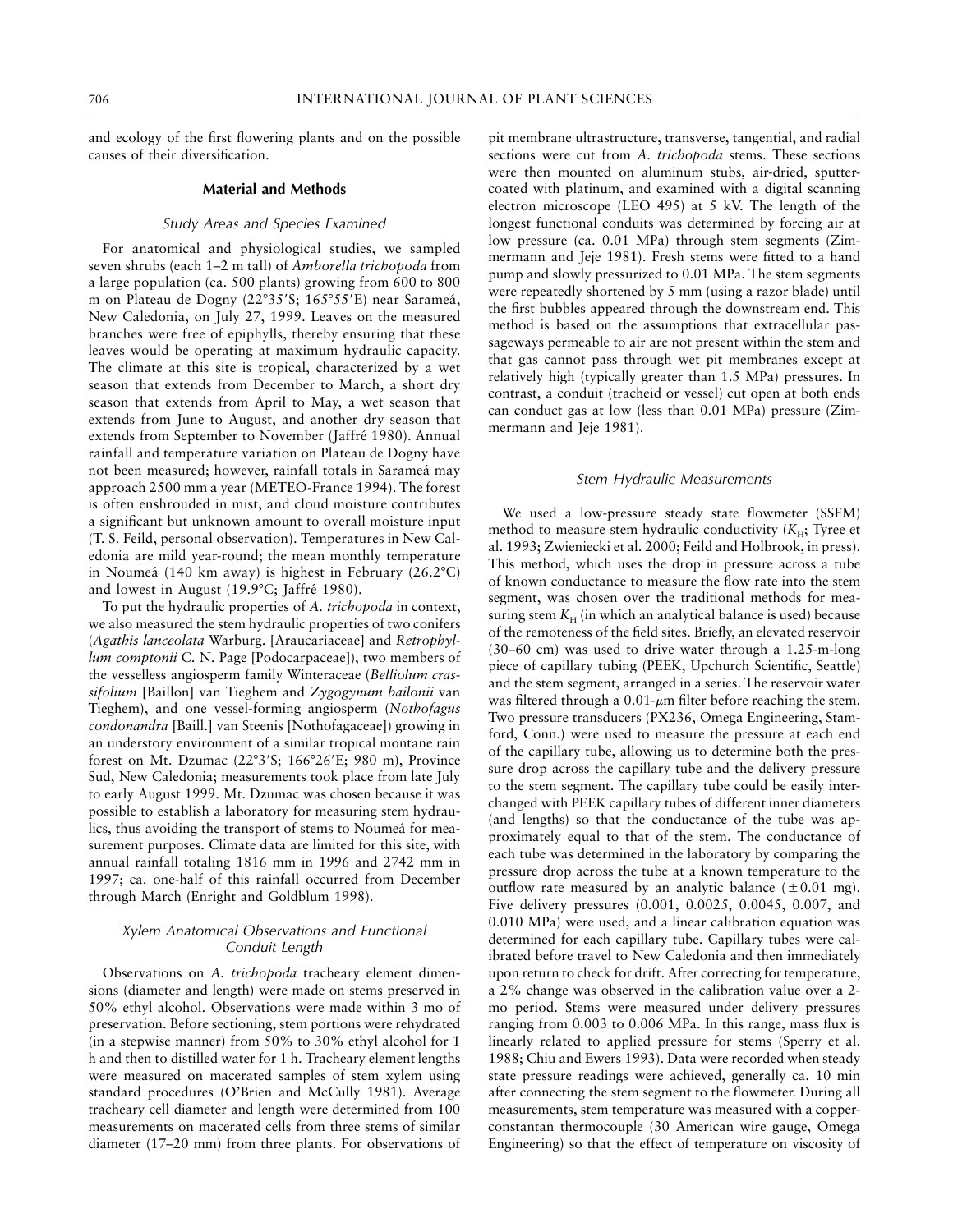water flux could be removed by normalizing all measurements to  $25^{\circ}$ C (Sperry et al. 1988).

As a result of logistical constraints, we were unable to provide a high-pressure flush to establish maximum stem hydraulic conductivity (Sperry et al. 1988). Instead, branches were sampled at times when losses of hydraulic conductivity attributable to embolisms were likely to be at a minimum (i.e., early morning [0800–0930 hours] on wet, cloudy days). For *A. trichopoda*, branches were cut in the field, triple-bagged in plastic, and transported immediately to a laboratory in Noumeá. On Mt. Dzumac, we were able to sample branches and immediately process them in a laboratory that had been set up in a tent. Stem segments that were longer than the longest functional conduit were cut from branches underwater (Sperry et al. 1988). Maximum conduit length for all species had been previously determined, as described above, from a minimum of three branches for each species. Both ends of the stem segment were recut with a fresh razor blade before attachment to the SSFM. Sapwood area specific conductivity  $(K_s; \text{kg MPa}^{-1})$  $m^{-1}$  s<sup>-1</sup>) was determined by dividing stem  $K_H$  by the sapwood cross-section area. Sapwood cross-section was measured with a micrometer along the major and minor axes of the distal stem end, and the surface area contributed by the pith was subtracted (Sperry et al. 1988). Measured branches were  $<$ 2 cm in diameter, and all of the wood was considered to be sapwood (i.e., functional for water transport). Leaf specific conductivity  $(K_L; \text{ kg } MPa^{-1} \text{ m}^{-1} \text{ s}^{-1})$  was determined by dividing  $K_H$  by the total leaf area supported distal to the measured segment. For leaf area measurements, individual leaves of each branch were traced (flat) onto paper. These leaf silhouettes were subsequently measured with a leaf area meter (Li-1000, Li-Cor, Lincoln, Nebr.). Huber value was expressed as the ratio of sapwood area (in  $m^2$ ) to leaf area (in  $m^2$ ).

# **Results**

The primary xylem of *Amborella trichopoda* consisted of a three to seven cell-thick band around the large pith of the stem (figs. 1, 2). Primary xylem conduits were thin walled (mean = 1.2  $\mu$ m; standard deviation [SD] = 0.2  $\mu$ m) and varied considerably in diameter from 29 (protoxylem elements) to 69  $\mu$ m (metaxylem cells). The mean diameter of primary xylem conduits was 48  $\mu$ m (SD = 11.6  $\mu$ m). Consistent with earlier reports, we also found numerous large (ca.  $100-\mu m$ ) cavities near the primary xylem band in *A. trichopoda* stems (figs. 1, 2; see Bailey 1957). Secondary tracheary cells occurred in relatively uniform files (in terms of lumen diameter and wall thickness) radiating from the center of the stem (fig. 1). The diameter of secondary xylem tracheary elements of *A. trichopoda* stems ranged from 20 to 49  $\mu$ m (mean = 28  $\mu$ m; SD = 5.8  $\mu$ m). Secondary walls were thicker than primary xylem walls by a measure of as much as 5  $\mu$ m (mean = 4.2  $\mu$ m; SD = 0.2  $\mu$ m). Lengths of secondary xylem tracheary elements ranged from 1049 to 2400  $\mu$ m (mean = 1524  $\mu$ m; SD = 210  $\mu$ m).

We observed substantial variation in the morphology, frequency, and position of tracheary element pitting in both the primary and secondary xylem. In the primary xylem, the latestformed metaxylem elements had numerous variably sized and shaped pits (fig. 2*A*, 2*B*). Metaxylem pits were elongate slits and occurred in one or more rows along the length of the cells





**Fig. 1** Stem cross sections of *Amborella trichopoda* showing the organization of primary and secondary tracheary elements. *A*, Overall vascular pattern of *A. trichopoda*, showing relatively homogeneous cell diameters and thicker walls of the secondary tracheary cells as compared to the thinner-walled primary xylem strands located near the pith. *B*, Detail of the primary to secondary xylem transition and structure of the relatively large lacuna near the pith. Scale bar  $= 150$  $\mu$ m in *A* and 30  $\mu$ m in *B*.

(fig. 2*B*). In the secondary xylem, pit shape ranged from elliptical to scalariform (fig. 2*C*), and these pits were also arranged in one or more rows along the radial walls. It was not uncommon to find both elliptical and scalariform pits clustered at the ends of secondary xylem tracheary elements (fig. 2*D*). Radial sections revealed that scalariform pitting occurred sporadically in *A. trichopoda* stems; there was no tendency for scalariform pitting to be expressed in younger versus older xylem.

SEM observations of *A. trichopoda* xylem structure were generally consistent with a tracheid-based conducting system. Primary wall material between the gyres of the thickening bands in the primary xylem did not contain any visible perforations. Except for what appeared to be damage during sample preparation (i.e., obvious tears or cuts), the pit membranes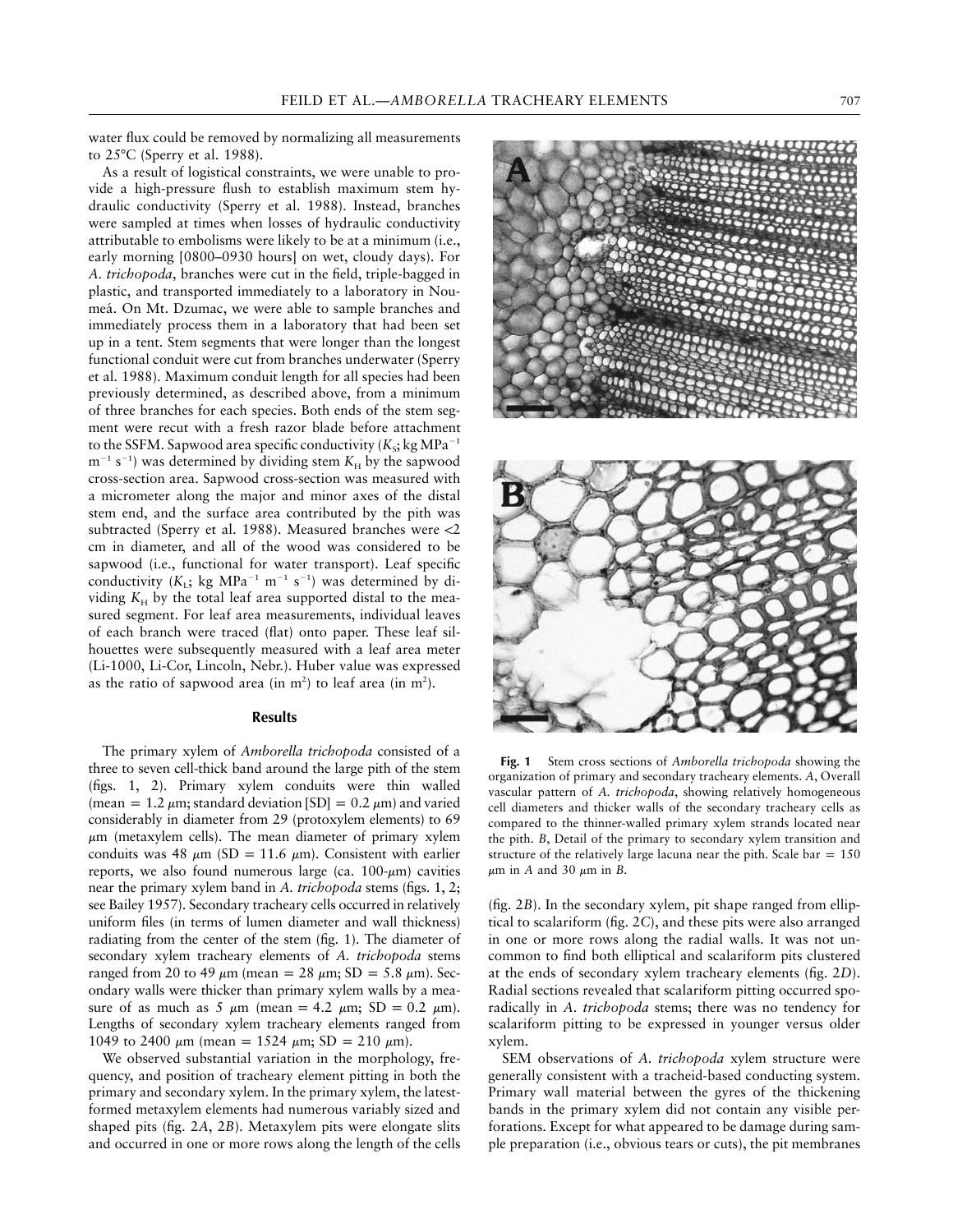

**Fig. 2** SEM photographs of the protoxylem to metaxylem transition and tracheary element pitting morphology of primary and secondary xylem of *Amborella trichopoda* stems from radial sections. *A*, Detail of the transition from protoxylem elements (helical rings) to metaxylem cells in the primary xylem. The primary wall material between the helical bands of protoxylem cells was torn away during sectioning. Note the abundance of pits on metaxylem elements located in the center. *B*, Latest-formed metaxylem tracheary cells with numerous slitlike pits containing intact pit membranes. *C*, Detail of intact primary wall material (pit membrane) of metaxylem tracheary cells; irregularly shaped holes are likely to be tears in the pit membrane resulting from sectioning. *D*, Co-occurrence of elliptical and scalariform pits on the end wall portions of secondary tracheary cells. Scale bar = 15  $\mu$ m in *A* and *B* and 10  $\mu$ m in *C* and *D*.

of all primary and most secondary xylem elements were smooth and intact (fig. 3*A*–3*C*). A few elliptical and scalariform pits exhibited visible pores, although none of these exceeded 0.2 mm in diameter (fig. 3*A*). In a few instances, groups of bordered pits appeared to lack pit membranes altogether (fig. 3*D*). Although the potential for artifacts arising from sample preparation can never be fully eliminated, we believe that the disappearance of pit membranes (a disappearance not accompanied by any visible remnant) is unlikely to have been caused by either air-drying or sectioning. Consistent with the observation that intertracheid membranes were largely intact, low-pressure air (0.01 MPa) bubbled through the xylem of *A. trichopoda* when stem sections were shortened to a length that was less than the summed average length of two secondary xylem elements joined end to end (i.e., ca. 5 mm). This indicates that functional conduits in *A. trichopoda* are, at most, composed of two xylem elements. In addition, because open pits (i.e., bordered pits that lack a pit membrane) were not

frequently observed, the typical conduit is likely to consist of a single tracheary cell.

We observed threefold variation in stem hydraulic properties across the conifers, vesselless angiosperms, and vessel-bearing angiosperms sampled from the forest understory (table 1). The capacity of the xylem system to conduct water  $(K<sub>s</sub>,$  sapwood normalized hydraulic conductivity) varied from  $0.27$  kg MPa<sup>-1</sup>  $m^{-1}$  s<sup>-1</sup> in *Agathis lanceolata* to 0.86 kg MPa<sup>-1</sup> m<sup>-1</sup> s<sup>-1</sup> in *Nothofagus codonandra*. Within this range, the *K*<sub>s</sub> of *A. trichopoda* stems was ca. 70% of the maximum  $K_s$  measured in *N. codonandra* (table 1). The hydraulic capacity of *A. trichopoda* wood was greater than that of both species of conifers and of the Winteraceae that we sampled (table 1). The ability of *A. trichopoda* stems to supply a supported leaf area with water (leaf-specific hydraulic conductivity,  $K<sub>1</sub>$ ) was ca. 60% of the  $K_{\text{L}}$  measured in vessel-forming *N. condonandra* (table 1). Leaf specific hydraulic conductivity is determined by the xylem hydraulic capacity  $(K<sub>s</sub>)$  as well as by the relative in-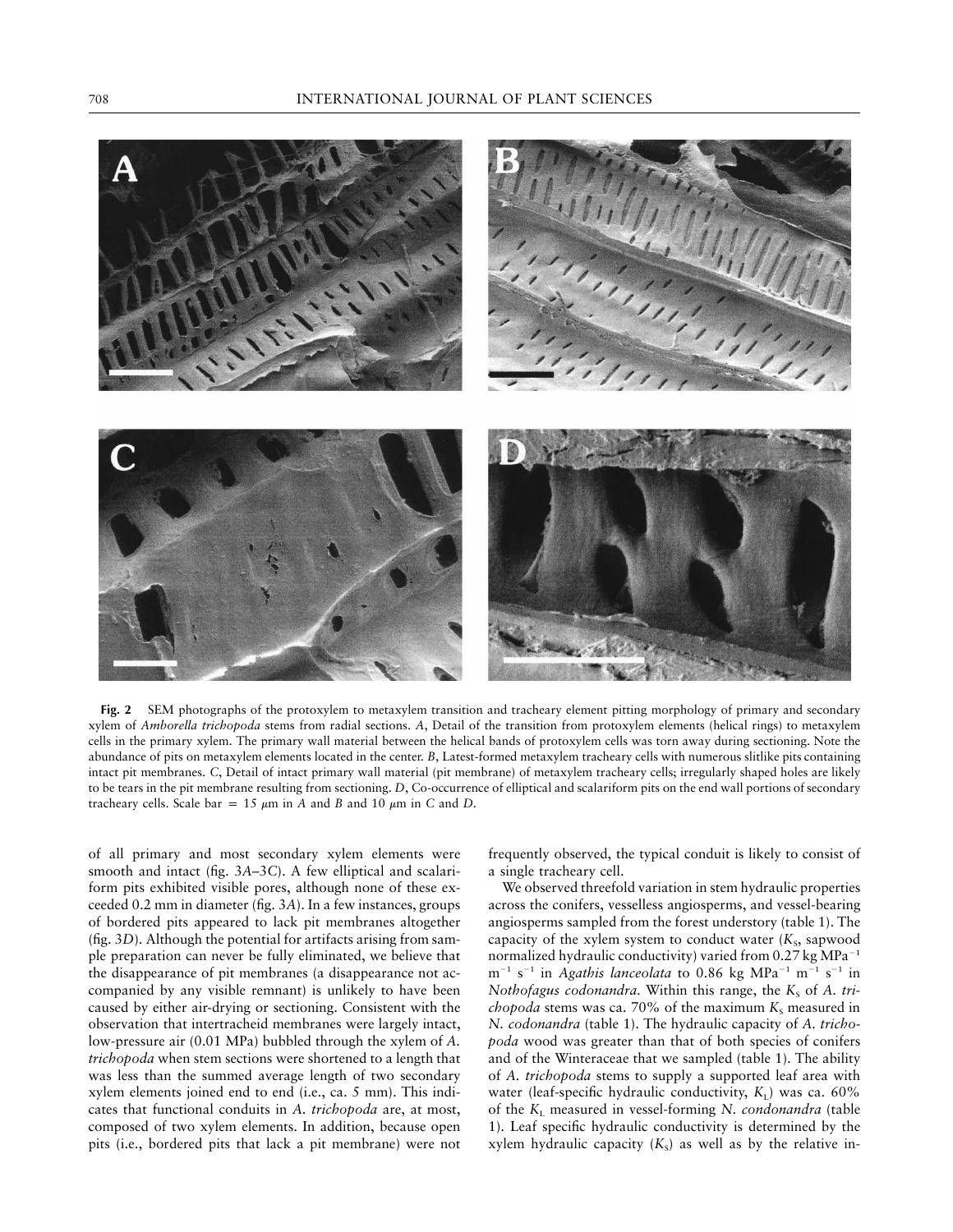

**Fig. 3** SEM photographs of variation in pit membrane intactness of *Amborella trichopoda* stems observed from radial and cross-sectional views. *A*, Presence of intact pit membranes on elliptical pits located on secondary xylem tracheary elements. *B*, Cross section of an intact intertracheary elliptical pit of the secondary xylem. *C*, Detail of small porosities in the pit membranes of secondary tracheary cells. *D*, Pit membranes completely lacking within intertracheary elliptical pits in the secondary xylem. Scale bars = 8  $\mu$ m in *A* and *B*, 2.5  $\mu$ m in *C*, and 16  $\mu$ m in *D*.

vestment of conducting xylem area (sapwood) to leaf area (i.e., Huber value; Zimmermann 1983; Tyree and Ewers 1991, 1996). We observed a relatively large variation in the ratio of sapwood to leaf area allocation among species; this ratio ranged from 2.0 in *A. lanceolata* to 3.3 in *Nothofagus codonandra* The Huber values of *A. trichopoda* were well within the range of all plants measured (table 1).

## **Discussion**

The presence or absence of xylem vessels is, in general, rather easily determined, because the characteristic features of vessels (absence of pit membranes, short length and wide diameter of vessel elements, interconnection of a large number of vessel elements, differentiated perforation plates, etc.) tend to be tightly correlated (Bailey and Tupper 1918; Frost 1930; Herendeen et al. 1999). Likewise, in most cases the functional consequences of these structural differences are quite obvious. In general, plants with vessels have greater water-transport efficiency because vessels are multicelled water-conducting

compartments, with the axial cell walls partially or wholly removed during development (Frost 1930; Carlquist 1975; Zimmermann and Jeje 1981; Zimmermann 1983). In contrast, tracheids are smaller in diameter and are single cells bounded by intact pit membranes (Zimmermann 1983). Pit membranes, although porous, can contribute a substantial resistance to water flow (Carlquist 1975; Zimmermann 1983; Bond 1989; Tyree and Ewers 1991, 1996). Consequently, vessel-forming plants have greater hydraulic conductance, because water passes through larger-diameter tubes and because fewer pit membranes are traversed during transport (Zimmermann 1983; Tyree and Ewers 1991, 1996). In addition, the evolutionary appearance of xylem vessels is accompanied by the development of vascular elements specialized for support (i.e., fibers) and an increased abundance of xylem parenchyma. The greater hydraulic efficiency of xylem vessels may allow for improvements in nonhydraulic aspects of stem function (e.g., support, storage) without a loss in overall conducting capacity.

Our observations of *Amborella trichopoda,* combined with studies of other species representing early diverging angio-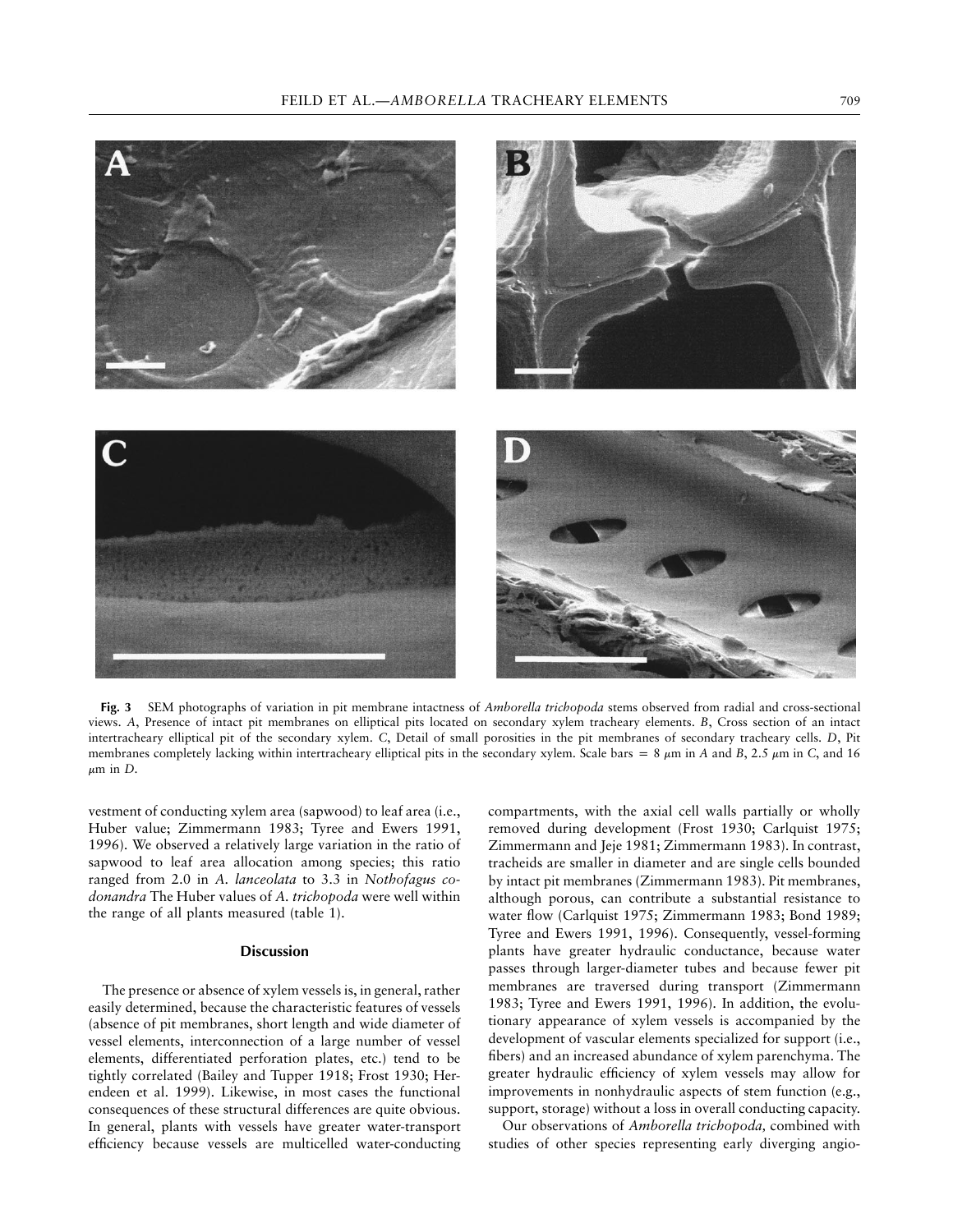#### **Table 1**

|  |  | Stem Hydraulic Properties of <i>Amborella trichopoda</i> Compared to Tropical Conifers, Vesselless Angiosperms, and a Vessel-Forming |  |  |  |
|--|--|--------------------------------------------------------------------------------------------------------------------------------------|--|--|--|
|  |  | Angiosperm Growing in the Understory of New Caledonian Tropical Montane Cloud Forests                                                |  |  |  |

| <b>Species</b>                    | Family        | $K_{\rm r} \times 10^{-4}$ | $K_{\rm c}$     | $HV \times 10^{-4}$ |
|-----------------------------------|---------------|----------------------------|-----------------|---------------------|
| Conifers:                         |               |                            |                 |                     |
| Agathis lanceolata $(n = 4)$      | Araucariaceae | $0.46 \pm 0.06$            | $0.27 \pm 0.02$ | $2.0 + 0.3$         |
| Retrophyllum comptonii $(n = 4)$  | Podocarpaceae | $0.77 + 0.02$              | $0.29 + 0.06$   | $2.6 \pm 0.4$       |
| Vesselless angiosperms:           |               |                            |                 |                     |
| Amborella trichopoda $(n = 10)$   | Amborellaceae | $1.6 + 0.5$                | $0.62 + 0.04$   | $2.2 + 1.7$         |
| Belliolum crassifolium $(n = 10)$ | Winteraceae   | $0.69 + 0.08$              | $0.31 + 0.10$   | $2.9 + 0.8$         |
| $Zygogynum baillonii (n = 10)$    | Winteraceae   | $1.8 + 1.2$                | $0.54 + 0.21$   | $3.2 + 1.4$         |
| Vessel-forming angiosperms:       |               |                            |                 |                     |
| Nothofagus codonandra $(n = 6)$   | Nothofagaceae | $2.5 + 1.4$                | $0.86 \pm 0.20$ | $3.3 + 2.1$         |

Note. Averages of leaf area–specific hydraulic conductivity ( $K_L$ ; kg MPa<sup>-1</sup> m<sup>-1</sup> s<sup>-1</sup> [ $\pm$ SD]), stem conductance per unit sapwood area  $(K<sub>s</sub>; kg MPa<sup>-1</sup> m<sup>-1</sup> s<sup>-1</sup> [ \pm SD],$  and Huber value (HV; ratio of sapwood area [m<sup>2</sup>] to leaf area [m<sup>2</sup>] [SD]), with sample sizes (*n*) indicated for each species.

sperm lineages (Carlquist 1987, 1990, 1992, 1996; Takahashi 1988; Schneider and Carlquist 1995*a*, 1995*b*), indicate that the set of characteristics that distinguishes typical tracheids from typical vessels may not be so tightly linked in these plants. Various combinations of xylem features that in effect delimit a spectrum of structural and functional conditions that are intermediate between tracheids, as exemplified by conifers and the vessel elements typical of most angiosperms, have been documented. For example, many water lilies (Schneider and Carlquist 1995*a*, 1995*b*) and the monocot *Acorus* (Carlquist and Schneider 1997) exhibit large pores in their pit membranes, whereas in the case of *Illicium* and most Chloranthaceae, remnants of pit membranes are present in scalariform perforation plates (Carlquist 1987, 1990, 1992). The functional consequences (e.g., for embolisms and hydraulic flux) of these structural differences have not yet been studied but may result in a range of intermediate hydraulic capacities among basal lines of angiosperms. Under these circumstances, rather than trying to categorize the first angiosperms as either having or lacking vessels (e.g., Bailey and Tupper 1918; Young 1981; Carlquist 1983, 1987; Donoghue 1989; Baas and Wheeler 1996), it may be more productive to simply describe the morphological characteristics and functional attributes observed in representatives of the early angiosperm lineages. Such a decomposition of states may allow the best inference of the structure and function of tracheary elements in ancestral flowering plants.

From this perspective, most characteristics of *A. trichopoda* match a stereotyped tracheid-bearing system. In contrast to secondary xylem in a typical vessel-bearing plant, there is little differentiation in cell diameter or wall thickness of tracheary elements. Likewise, perforation plates are not clearly demarcated, although secondary tracheary cells do show a tendency toward differentiation of end wall pitting. The majority of pit membranes are structurally and functionally intact. The porosities observed in a few pit membranes are similar in size to those reported in some Winteraceae (Carlquist 1983), but they are more than an order of magnitude smaller than those found in Nymphaeales and *Acorus* (Schneider and Carlquist 1995*a*, 1995*b*; Carlquist and Schneider 1997). Although bordered pits lacking pit membranes were occasionally observed, measurements of functional conduit length indicate that at most, two tracheary cells are directly connected. Therefore, with respect to the spread of embolism, the *A. trichopoda* system may function more like a system that contains only tracheids. However, our observation that pit membranes are sometimes absent indicates that the capacity to hydrolyze pit membranes is present in secondary xylem of *A*. *trichopoda.*

*Amborella trichopoda* appears to be intermediate in terms of water transport. We have shown that the maximum xylem hydraulic capacity of *A. trichopoda* exceeds that of all other tracheid-containing plants growing in the understory of the tropical premontane rain forests sampled. In fact, *A. trichopoda* falls in the upper range of capacities reported previously for tropical and temperate conifers and Winteraceae (table 1; Tyree and Ewers 1991, 1996; Becker et al. 1999; Brodribb and Hill 1999; Feild and Holbrook, in press). However, most vessel-forming plants have stem conductivities that are at least two times greater than that of *A. trichopoda* (Tyree and Ewers 1991, 1996). To understand the significance of these findings, it is important to appreciate the environmental context. *Amborella trichopoda* is a shrub that is adapted to the wet understory of rain forests in New Caledonia (Bailey and Swamy 1948; Jérémie 1980). The absence of growth rings and the high abundance of epiphylls on older leaves indicate that *A. trichopoda* grows in uniformly wet conditions throughout the year (T. S. Feild, personal observations). In addition, *A. trichopoda* seedlings are most abundant in the understory and not in patches of rain forest that have been disturbed by tree falls, cyclone activity, and/or fire (T. S. Feild, personal observation).

What do these observations indicate about the ecological circumstances surrounding the origin of angiosperms and of vessels? The phylogenetic position and current ecology of *A. trichopoda* seem inconsistent with hypotheses that the first angiosperms were gap-colonizing "weed trees" or rhizomatous, herbaceous plants living in seasonally dry riparian or disturbed habitats (e.g., Stebbins 1974; Hickey and Doyle 1977; Doyle 1978; Taylor and Hickey 1992; Doyle and Donoghue 1993). We note, however, that the morphology and ecology of *A. trichopoda* may not have been retained from the ancestor of angiosperms; instead, they might have originated more recently within the *Amborella* lineage. A long period of time (probably more than 140 million yr) separates the origin of the *Amborella* branch from *A. trichopoda* as we know it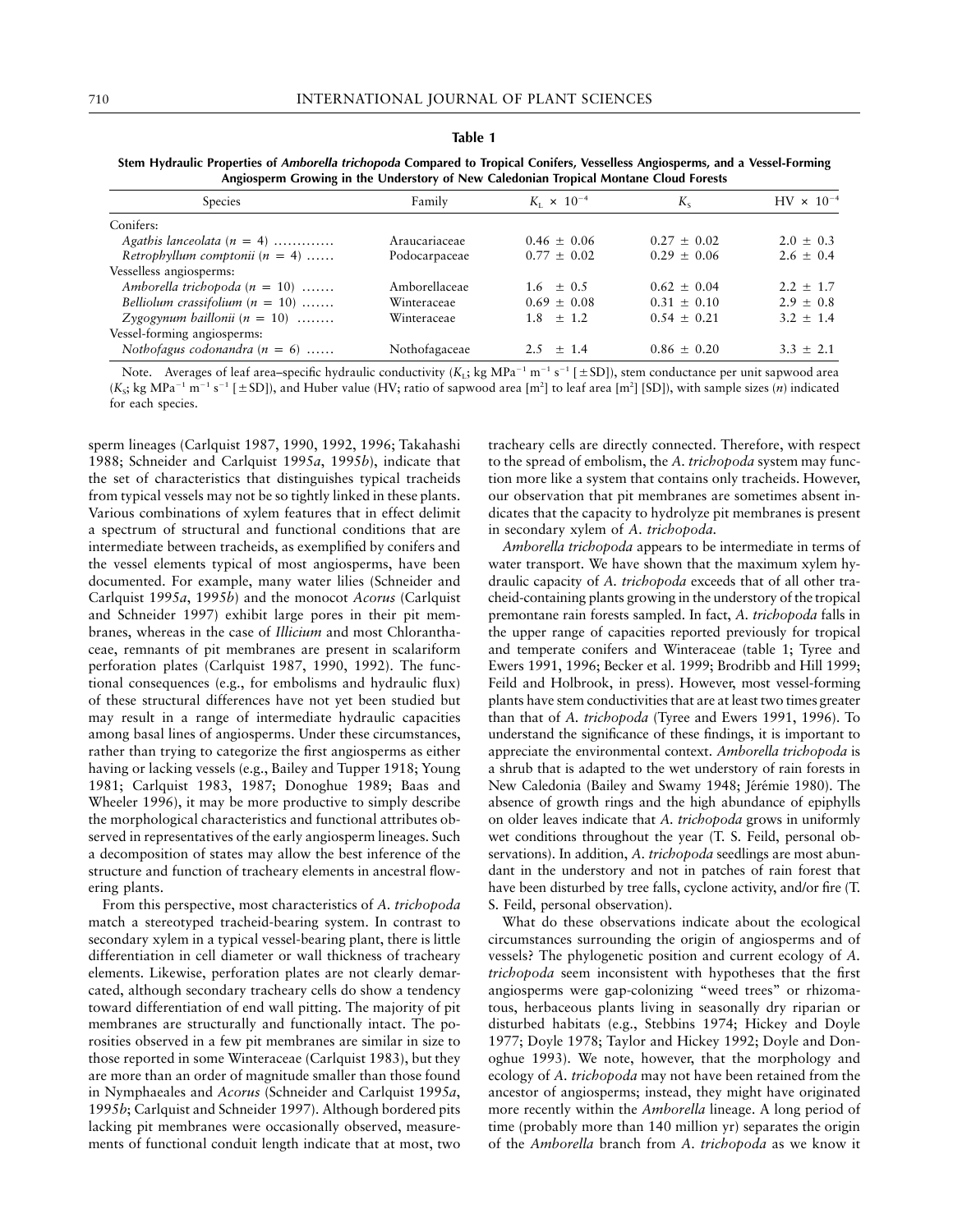today. Furthermore, the rain forests in which *A. trichopoda* now grows in New Caledonia are not likely to have been climatically and geologically stable refugia for the *Amborella* line since its origin. Indeed, New Caledonia may have been entirely submerged (or nearly so) during the Paleocene to Eocene, and likewise, the emplacement of ultramafic substrates during the Eocene dramatically altered the landscape of New Caledonia (Brothers and Lillie 1988; Jaffré 1995). These observations imply that many of the so-called primitive angiosperms (e.g., Winteraceae, *Trimenia*, etc.) now present in New Caledonia must have arrived there more recently (Pole 1994). The same may be true of presumed relicts elsewhere, such as *Austrobaileya* (Endress 1983). In general, we caution against interpreting *A. trichopoda* as a model of the first angiosperm.

Finally, we note that the inference of ancestral conditions in angiosperms must take into account the lineage that includes all angiosperms except *Amborella*, within which the water lily lineage and the *Austrobaileya*-Trimeniaceae-Illiciales lineage appear to have diverged rather early. The water lily lineage may represent an early shift into freshwater aquatic habitats accompanied by loss of secondary growth (and possibly loss of typical vessels). These plants may now be specialized to the point that their vascular and ecological traits have little bearing on conditions in the first angiosperms. The *Austrobaileya*-Trimeni-

- Baas P, EA Wheeler 1996 Parallelism and reversibility in xylem evolution—a review. IAWA Bull 17:351–364.
- Bailey IW 1957 Additional notes on the vesselless dicotyledon, *Amborella trichopoda*. J Arnold Arbor Harv Univ 35:374–378.
- Bailey IW, BGL Swamy 1948 *Amborella trichopoda* Baill., a new morphological type of vesselless dicotyledon. J Arnold Arbor Harv Univ 29:245–254.
- 1949 The morphology and relationships of *Austrobaileya*. J Arnold Arbor Harv Univ 30:11–26.
- Bailey IW, WW Tupper 1918 Size variation in tracheary cells. I. A comparison between the secondary xylems of vascular cryptogams, gymnosperms and angiosperms. Proc Am Acad Arts 54:149–204.
- Becker PM, MT Tyree, M Tsuda 1999 Hydraulic conductances of angiosperms versus conifers: similar transport sufficiency at the whole plant level. Tree Physiol 19:445–452.
- Bond WJ 1989 The tortoise and the hare: ecology of angiosperm dominance and gymnosperm persistence. Biol J Linn Soc 36: 227–249.
- Brodribb T, RS Hill 1999 The importance of xylem constraints in the distribution of conifer species. New Phytol 143:365–372.
- Brothers RN, AR Lillie 1988 Regional geology of New Caledonia. Pages 325–374 *in* AEM Nairin, GF Stehli, S Uyeda, eds. The ocean basin and margins. Vol 7B. Plenum, New York.
- Carlquist S 1975 Ecological strategies of xylem evolution. University of California Press, Berkeley. 259 pp.
- 1983 Wood anatomy of *Bubbia* (Winteraceae); with comments on origin of vessels in dicotyledons. Am J Bot 70:578–590.
- 1984 Wood anatomy of Trimeniaceae. Plant Syst Evol 144: 103–118.
- ——— 1987 Presence of vessels in wood of *Sarcandra* (Chloranthaceae); comments on the vessel origin in angiosperms. Am J Bot 74: 1765–1771.
- 1990 Wood anatomy of *Ascarina* (Chloranthaceae) and the tracheid-vessel element transition. Aliso 12:667–684.
- 1992 Pit membrane remnants in perforation plates of primitive dicotyledons and their significance. Am J Bot 79:660–672.

aceae-Illiciales clade is noteworthy for the widespread occurrence of woody vines (Smith 1947; Bailey and Swamy 1949; Carlquist 1984). This occurrence may reflect a primary radiation as lianas, perhaps accompanied by the acquisition (or stabilization) and further elaboration of a suite of vessel characters associated with the transport of water through slender stems. Vines generally have a high intrinsic capacity for water transport because of the presence of large-diameter vessels and long vessels (Ewers et al. 1991; Gartner 1991). Evolution of the climbing habit in this lineage may have been foreshadowed to some extent by *A. trichopoda*, which has a scandent habit (as in *Austrobaileya*)*,* marked by the production of leaning branches that come close to touching the ground, and reflexed petioles (Jérémie 1980).

### **Acknowledgments**

We thank H. S. Feild for field assistance in New Caledonia. We are also grateful to J. A. Doyle for helpful discussions and to M. V. Thompson, A. R. Cobb, and P. J. Melcher for constructive comments on the manuscript. This research was supported by a dissertation improvement grant to Taylor S. Feild (IBN-9902239) and by the Andrew W. Mellon Foundation.

#### **Literature Cited**

- Carlquist S, EL Schneider 1997 Origins and nature of vessels in monocotyledons. I. *Acorus*. Int J Plant Sci 158:51–56.
- Chiu ST, FW Ewers 1993 The effect of segment length on conductance measurements in *Lonicera fragrantissima*. J Exp Bot 44: 175–181.
- Crane PR, EM Friis, KR Pedersen 1995 The origin and early diversification of angiosperms. Nature 374:27–34.
- Crane PR, S Lidgard 1989 Angiosperm diversification and paleolatitudinal gradients in Cretaceous floristic diversity. Science 246: 675–678.
- Cronquist A 1988 The evolution and classification of flowering plants. New York Botanical Garden, Bronx. 555 pp.
- Donoghue MJ 1989 Phylogenies and the analysis of evolutionary sequences, with examples from seed plants. Evolution 43:1137–1156.
- Donoghue MJ, JA Doyle 1989 Phylogenetic analysis of angiosperms and the relationships of Hamamelidae. Pages 17–45 *in* PR Crane, S Blackmore, eds. Evolution, systematics, and fossil history of the Hammamelidae. Vol 1. Clarendon, Oxford.
- Doyle JA 1978 Origin of angiosperms. Annu Rev Ecol Syst 9: 365–392.
- ——— 1998 Phylogeny of vascular plants. Annu Rev Ecol Syst 29: 567–599.
- Doyle JA, MJ Donoghue 1986 Seed plant phylogeny and the origin of angiosperms: an experimental cladistic approach. Bot Rev 52: 321–431.
- 1993 Phylogenies and angiosperm diversification. Paleobiology 19:141–167.
- Endress PK 1983 Dispersal and distribution in some small archaic relict angiosperm families (Austrobaileyaceae, Eupomatiaceae, Himantandraceae, Idiospermoideae-Calycanthaceae). Sonderbd Natwiss Ver Hambg 7:201–217.
- Enright NJ, D Goldblum 1998 Stand structure of the emergent conifer *Agathis ovata* in forest and maquis, Province Sud, New Caledonia. J Biogeogr 25:641–648.
- Ewers FW, JB Fisher, K Fichtner 1991 Water flux and xylem structure